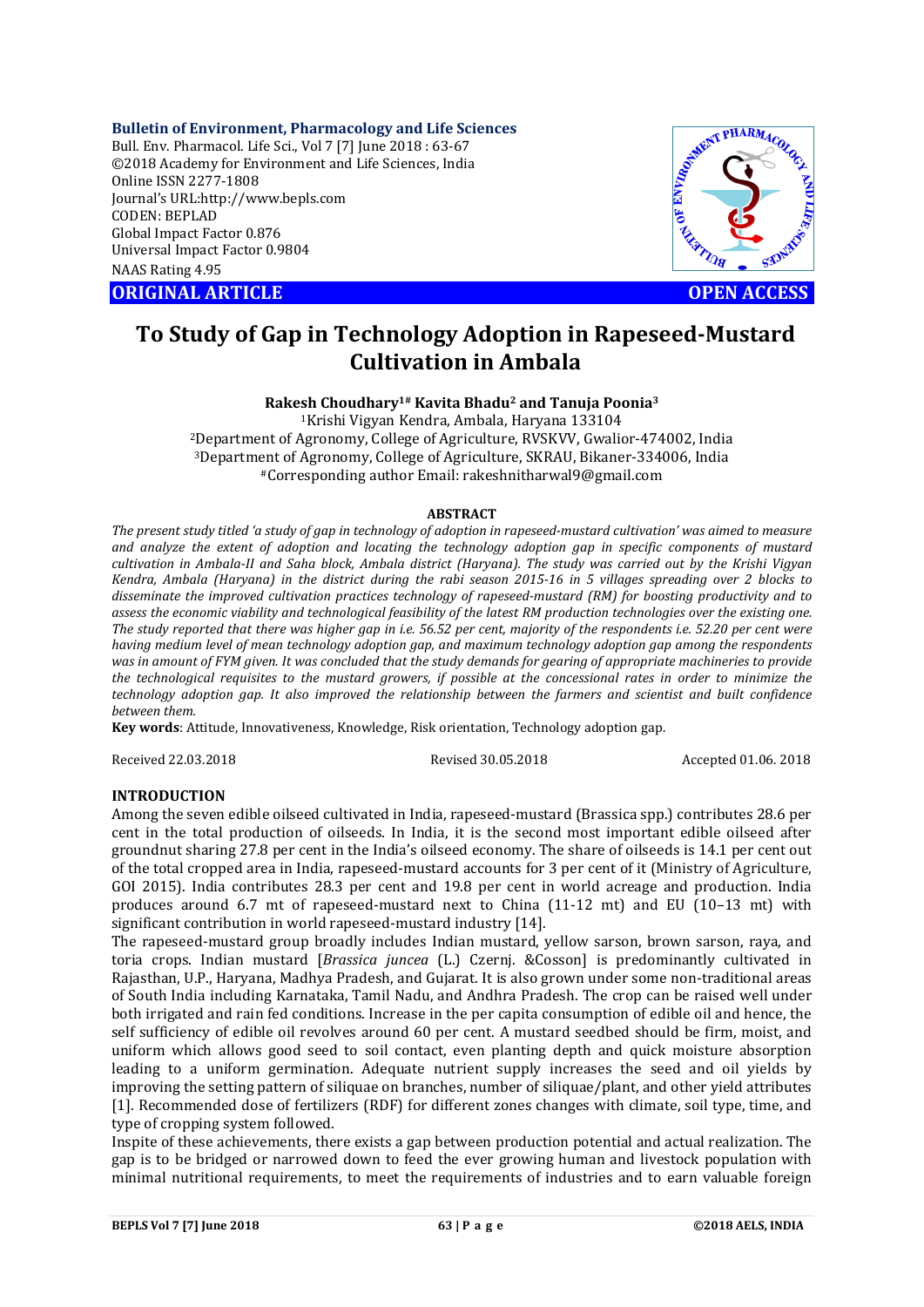exchange through export or seed meal, oil and value added products. Large scale adoption of innovation is essential feature of agricultural development. However, some farmers adopt all the recommended improved practices while some others don't. The personal, social and economic aspects of the farmers play a major role in their adoption process. It was felt that information about the adoption level and technology adoption gap in cultivation of mustard crop in relation to personal characteristics of the farmers and reasons for the same would form an important aspect today [7].

The purpose of the study was to measure the extent of adoption and locating the technology adoption gap in specific components of rapeseed-mustard cultivation. In a study by Meena *et al* (2012) found that by conducting front line demonstration of proven technologies, yield potential of rapeseed –mustard crop could be enhanced to a great extent with increase in the income level of the farming community. The objectives of the study were:To study the socio-economic characteristics of small farmers; To ascertain the extent of technological adoption gap in rapeseed-mustard production;To analyze the extent of influence of socioeconomic factors on the adoption of improved rapeseed mustard production practices.

## **MATERIAL AND METHOD**

The experiment was conducted at farmers' field in Ambala district of Haryana state in India during *Rabi* season of 2014 and 2015. Conventional rice-wheat rotation was being followed on the field from last 10 many years. The climate of the area is semi-arid, with an average annual rainfall of 1100 mm. The experimental soil (0-15 cm) was sandy loam in texture with bulk density 1.52 Mgm<sup>-3</sup>, pH 8.2, EC (Saturation extract) 0.50 dSm-1 and organic carbon 0.48%.

The sample size was 125 farmers who were selected purposively from villages of Ambala-II and Saha block, Ambala district (Haryana). Haryana is the third highest producer of rapeseed-mustard crop. The villages having maximum area under rapeseed-mustard cultivation were listed in descending order in consultation with the department of agriculture. From the list of two blocks (Ambala-II and Saha) were selected and five villages having maximum area under the crop were selected from the selected block. From each selected village, 25 farmers were selected by simple random sampling method. Thus, the sample for study constituted 125 respondents from the selected villages of the block.

The data on extent of adoption were collected using pre-tested structured schedule by personal interview method from 125 farmers under case study. The extent of adoption of 15 important cultivation practices i.e. Varieties for cultivation, sowing time, seed spacing, seed in sowing, seed rate, seed treatment, amount of FYM, fertilizer dose (Nitrogen, phosphorus, potash), duration of fertilizer applied, Irrigation, intercultural operation, mixed cropping, herbicide application, major insect/pests and their control measures followed, major diseases and their control measures followed were considered for the study. The relationship between seed yield and crop parameters for adoption of improved agro-technology were also studied with the simple correlation analysis. The data on output of Mustard and input used per hectare were collected from the Front Line Demonstrations (FLDs) and farmers practices (FP). Technology gap, extension gap and technology index were calculated by collected data using the formulae as suggested by Samuel *et al* [13].

1. Technology gap = Potential yield (PY) – Demonstration yield (DY)

2. Extension gap = Demonstration yield (DY) –Farmers' yield (FY)

3. Technology index = Potential Yield(PY) – Demonstration Yield(DY) / Potential Yield(PY) x 100

## **RESULTS AND DISCUSSION**

*Socio-economic status of mustard growers:* The datain Table 1 revealed that out of total growers, majority (56.00%) had 'medium' socio-economic status, whereas 24.8 per cent and 19.2 per cent had 'low 'and' high' socio-economic status respectively. Similar findings were reported by Rai, *et al* [12].

*Extent of knowledge of mustard growers:* There were fifteen recommended practices of rapeseed-mustard cultivation about which scores were obtained from the cultivators relating their adoption level, knowledge and attitude towards improved rapeseed mustard production practices, Table 2 explains about the technology adoption gap among the respondents along with mean technology adoption gap, rank and overall gap. The Table 2 shows that maximum technology adoption gap among the respondents was in amount of FYM given i.e. 70 per cent, followed by 50.25 per cent in irrigation, 48.25 per cent in herbicides application, 43.05 per cent in fertilizer dose, 42.21 per cent in inter-cultural operations, 40.21 per cent in control measures of insects/pests, 40.20 per cent in duration of fertilizer applied, 27.25 per cent in seed treatment, 25.20 per cent in control of diseases and 17.20 per cent in seed depth in sowing. Present result is in line with the findings of Dubolia and Jaiswal [2], Rai *et al* [12], Gupta and Srivastava [3] and Jaiswal and Rathore [6].

The Table 3 indicates that majority of the respondents i.e. 51.2 per cent were having medium level of mean technology adoption gap, 24.0 per cent were having low and 24.8 per cent were having high mean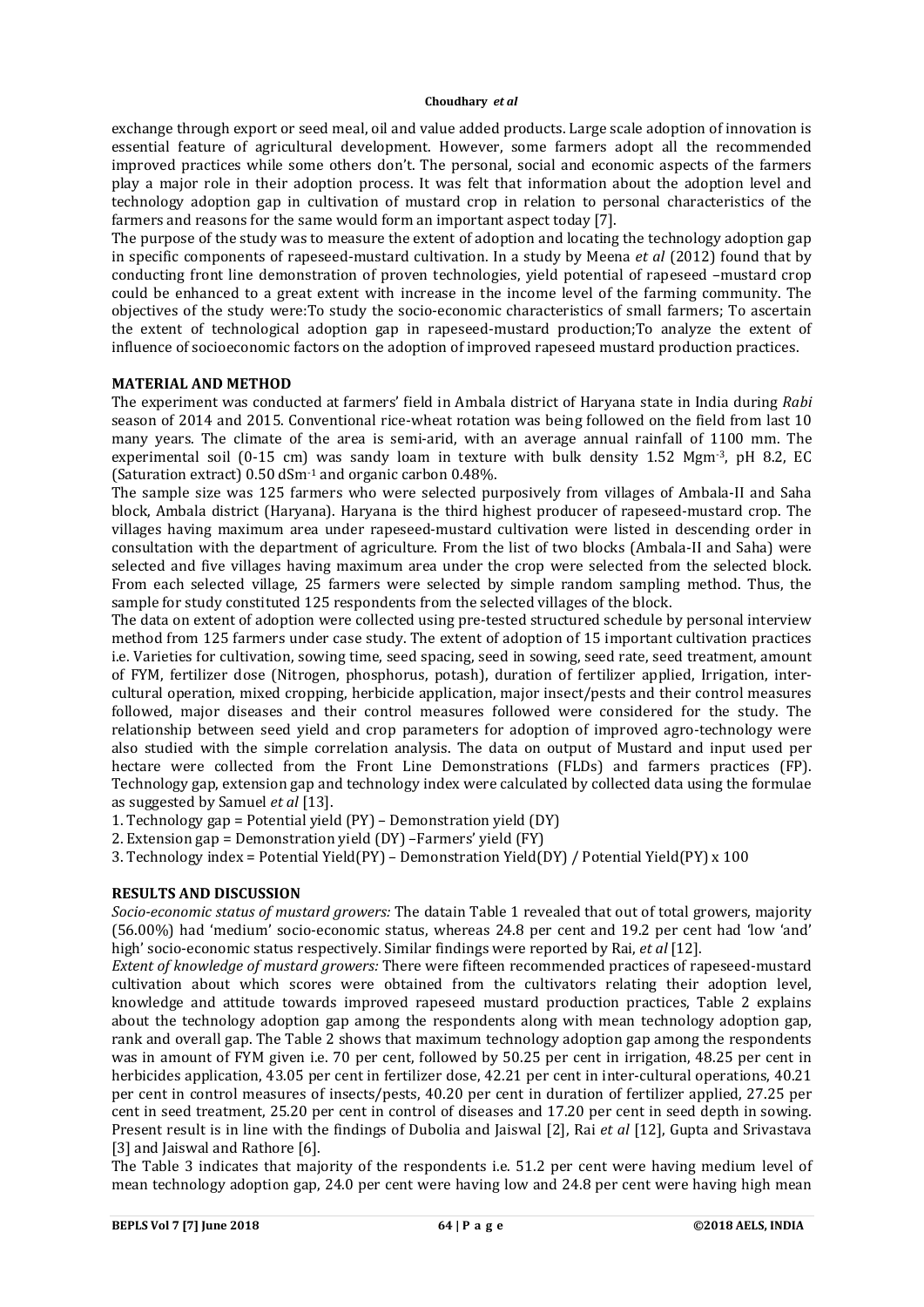technology adoption gap in improved mustard cultivation practices. Results of previous studies have also supported that the improved technologies of mustard crop have significant effect in higher productivity of mustard Singh *et al* [15]. The findings revealed that a gap exists between the actual farmer's yield and realizable yield potential of the variety.

The Table 4 shows that there was higher gap in fertilizer management i.e. 56.52 per cent, followed by 50.74 per cent in crop management technique, 46.25 per cent in irrigation management, 33.87 per cent in plant protection technique, 17.27 per cent in seed and seed treatment and only 14.25 per cent in varieties for planting. Results of previous studies have also supported that extent of technology adoption gap in important components of rapeseed-mustard cultivation have significant effect in higher productivity of mustard Rai *et al* [12] and Mazhar [7].

Given that the oilseeds production of 30 million tones in 2007-08, the country needs to almost double the oilseeds production in the next 12 years requiring an annual growth rate of about 6.00 per cent [4, 7] therefore it is necessary to study the effect of socioeconomic status on the adoption of technology in mustard farming. In was to find out the extent of influence of socio-economic factors on the adoption gap in improved rapeseed-mustard production practices. For this correlation analysis of dependent variables i.e. adoption gap with age, education, size of land holding, annual income, social participation, and utilization of information sources, knowledge, attitude, innovativeness and risk orientation were done. The correlation values (r) are presented in Table 5.

The co-efficient of correlation between age, size of land holding of the respondents and their technology adoption gap in relation to improved production practices was positive and highly significant. Hence, it was concluded that higher the age of the respondent and larger size of land holding, higher was the technology adoption gap in the improved rapeseed-mustard production practices.

The co-efficient of correlation of education, social participation, utilization of information sources, knowledge, attitude and risk orientation with technology adoption gap in improved mustard production practices was negative and highly significant. This indicates that with the increase in the level of education, social participation, utilization of information sources, knowledge, attitude and risk orientation there was corresponding decrease in the level of technology adoption gap in improved mustard production practices.

The co-efficient of correlation of annual income with the technology adoption gap in improved rapeseedmustard production practices was positive but non-significant. This indicates that the annual income had number of significant influence on the technology adoption gap in improved mustard production practices [10, 11, 16].

| ic 1. Distribution of musulu growers accorumg tothen socio-economic status pr |                     |                       |            |
|-------------------------------------------------------------------------------|---------------------|-----------------------|------------|
| Sr. No.                                                                       | Categories          | Number of respondents | Percentage |
|                                                                               | Low (up to $24$ )   | 31                    | 24.8       |
| <u>.</u>                                                                      | Medium (25-109)     | 70                    | 56.0       |
| ົ<br>J.                                                                       | High (above to 109) | 24                    | 19.2       |
|                                                                               | Total               | 125                   | 100        |

**Table 1: Distribution of mustard growers according totheir socio- economic status (N=125)**

#### **Table 2: Technology adoption gap among the respondents regarding rapeseed-mustard**

| Sr. No. | Recommended practices                                  | Mean technology (%) | Rank        |
|---------|--------------------------------------------------------|---------------------|-------------|
| 1.      | Varieties for cultivation                              | 14.25               | XIII        |
| 2.      | Sowing time                                            | 16.12               | XI          |
| 3.      | Seed spacing                                           | 14.66               | XII         |
| 4.      | Seed in sowing                                         | 17.20               | X           |
| 5.      | Seed rate                                              | 11.12               | XV          |
| 6.      | Seed treatment                                         | 27.25               | <b>VIII</b> |
| 7.      | Amount of FYM given                                    | 70.00               |             |
| 8.      | Fertilizer dose: Nitrogen, phosphorus, potash          | 43.05               | IV          |
| 9.      | Duration of fertilizer applied                         | 40.20               | <b>VII</b>  |
| 10.     | Irrigation                                             | 50.25               | $_{\rm II}$ |
| 11.     | Inter-cultural operation                               | 42.21               | V           |
| 12.     | Mixed cropping                                         | 14.05               | XIV         |
| 13.     | Herbicides application                                 | 48.25               | III         |
| 14.     | Major insect/pests and their control measures followed | 40.21               | VI          |
| 15.     | Major diseases and their control measures followed     | 25.20               | IX          |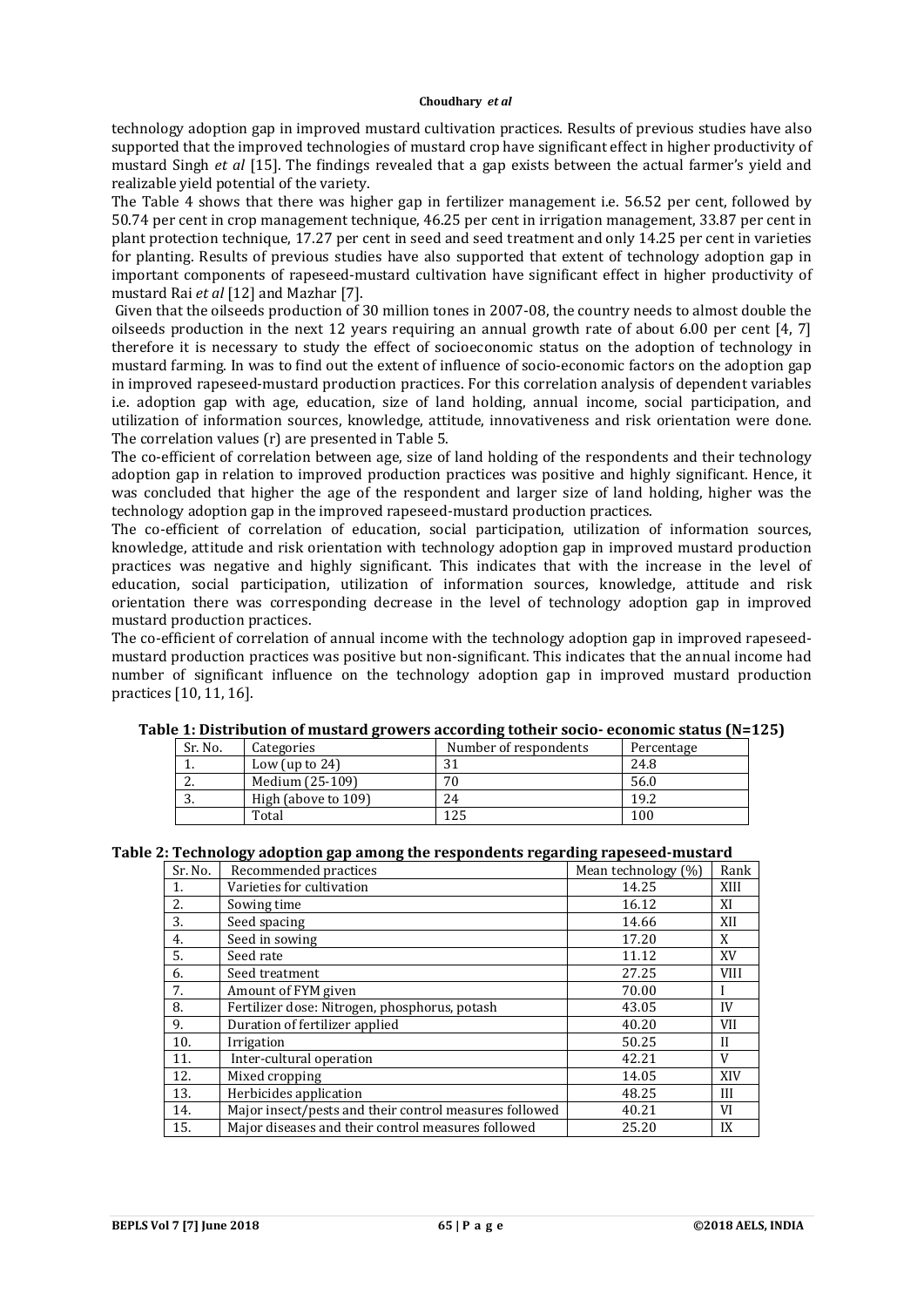| Sr.No. | Categories       | Number of respondents | Percentage |
|--------|------------------|-----------------------|------------|
|        | Low (Mean-SD)    |                       | 24.8       |
| ۷.     | Medium (Mean+SD) | 64                    | 51.2       |
| J.     | High (Mean+ SD)  | 30                    | 24.0       |
|        | Total            | 1 2 5                 | 100        |

## **Table 3: Distribution of respondents on the basis of mean technology adoption gap(N=125)**

**Table 4: Extent of technology adoption gap in important components of rapeseed-mustard cultivation**

| S. No. | Practices                  | Technology adopted (%) | Technology adoption gap | Rank |
|--------|----------------------------|------------------------|-------------------------|------|
| ı.     | Varieties for planting     | 85.75                  | 14.25                   | VI   |
| 2.     | Seed and seed treatment    | 82.73                  | 17.27                   |      |
| 3.     | Fertilizer management      | 43.48                  | 56.52                   |      |
| 4.     | Crop management technique  | 49.26                  | 50.74                   | Н    |
| 5.     | Irrigation management      | 53.75                  | 46.25                   | III  |
| 6.     | Plant protection technique | 66.13                  | 33.87                   | IV   |
|        | Mean                       | 63.52                  | 36.48                   |      |

## **Table 5: Correlation coefficient between adoption of mustard production technologies and personal socioeconomic profile of the growers**

| Sr. No. | Independent variables              | Value of co-efficient correlation (r-value) |
|---------|------------------------------------|---------------------------------------------|
| 1       | Age                                | $0.4474*$                                   |
| 2.      | Education                          | $-0.7476$                                   |
| 3.      | Size of land holding               | $0.3613*$                                   |
| 4.      | Annual income                      | $0.2082*$                                   |
| 5.      | Social participation               | $-0.5837$                                   |
| 6.      | Utilization of information sources | $-0.5551$                                   |
| 7.      | Knowledge                          | $-0.9731$                                   |
| 8.      | Attitude                           | $-0.2921$                                   |
| 9.      | Innovativeness                     | $-0.4712$                                   |
| 10.     | Risk orientation                   | $-0.64$                                     |

\* indicates significant of value at P= 0.01 level of probability

## **CONCLUSION AND RECOMMENDATIONS**

The major conclusions drawn from the present study were:

– In the case of rapeseed-mustard, the maximum technology adoption gap was found in the area of fertilizer management followed by seed and seed treatment, irrigation management, plant protection technique and crop management technique.

– The study demands for gearing of appropriate machineries to provide the technological requisites to the rapeseed-mustard growers, if possible at the concessional rates in order to minimize the technology adoption gap.

– The findings further display the role of set of various independent variables influencing technology adoption gap in terms of magnitude. It suggests, therefore, while preparing strategy for reducing this technology adoption gap, the influence of these variables are to be considered separately when we wish to minimize the gap in specific categories viz., age, education, size of land holding etc.

The study demands the effective extension efforts to be made to transfer the technology among the mustard growers. This will not only help the rapeseed-mustard growers to earn more profit by way of optimally utilizing the rapeseed-mustard production technology, but will also help in bringing more and more area under the rapeseed-mustard cultivation.

## **REFERENCES**

- 1. Chitale, S. and Bhambri, M.C.(2001). Response of Rapeseed-mustard to crop geometry, nutrient supply, farmyard manure and inter culture—a review. *Ecology, Environment and Conservation*, 7(4): 387–396.
- 2. Dubolia, S.R. and Jaiswal, P.K.(2000). Technological gap of groundnut cultivation among groundnut growers, Maharashtra. *Journal of Agricultural Science*, 19: 216-217.
- 3. Gupta, A.K. and Srivastava, J.P. 2002. Technological gap in mustard cultivation. *Bioved,*13(1&2): 145-146.
- 4. Hegde, D.M.(2009.) Can India achieve self-reliance in oilseeds? In: Souvenir: National symposium on Vegetable Oils Scenario: Approaches to meet the growing demands. January 29-31, pp (1-15).
- 5. Ingle, P.O.(1999). Knowledge and adoption of fanners about mustard cultivation practices. PKV *Research Journal*, 23(1): 59-60.